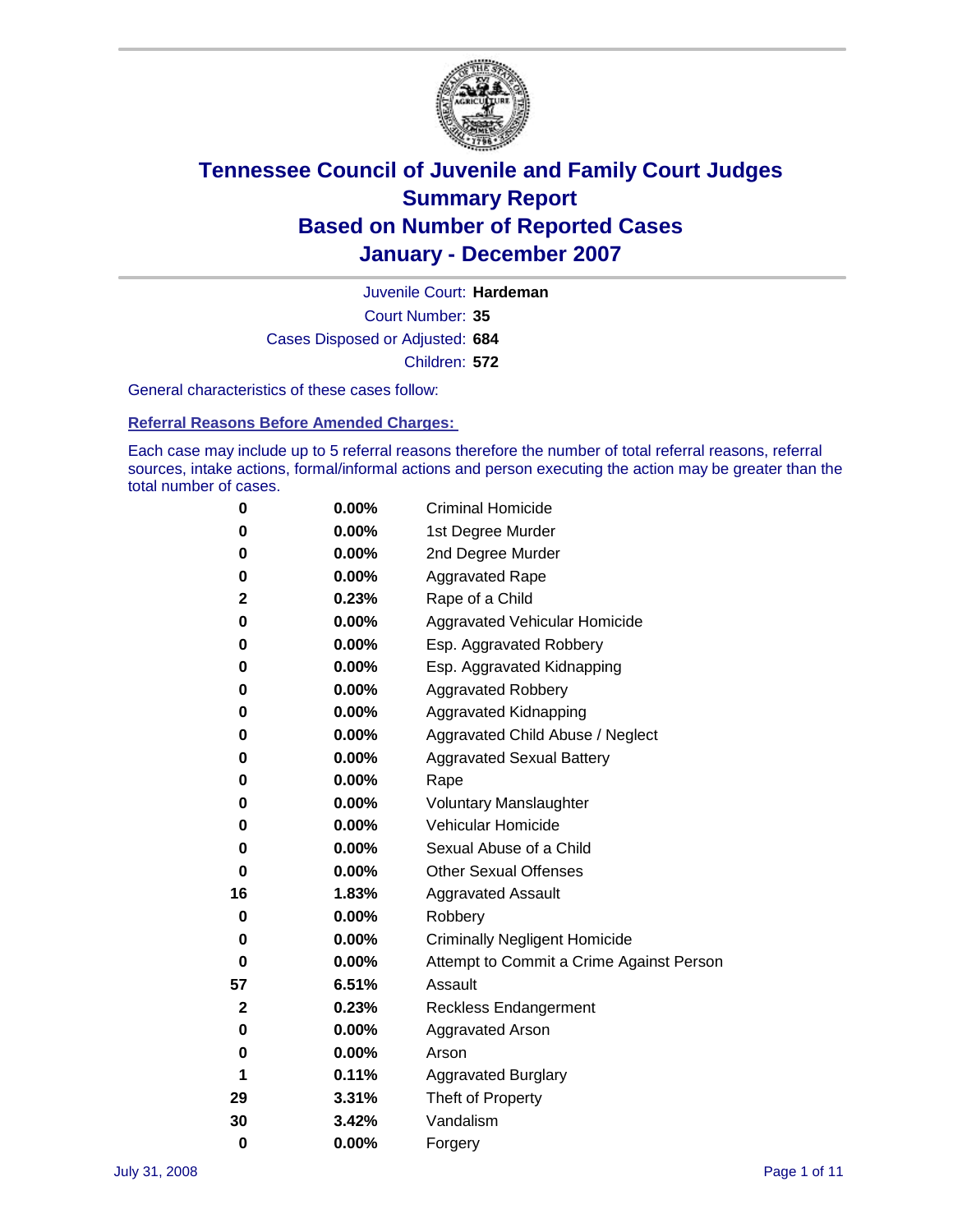

Court Number: **35** Juvenile Court: **Hardeman** Cases Disposed or Adjusted: **684** Children: **572**

#### **Referral Reasons Before Amended Charges:**

Each case may include up to 5 referral reasons therefore the number of total referral reasons, referral sources, intake actions, formal/informal actions and person executing the action may be greater than the total number of cases.

| 0            | 0.00%    | <b>Worthless Checks</b>                                     |
|--------------|----------|-------------------------------------------------------------|
| 0            | 0.00%    | Illegal Possession / Fraudulent Use of Credit / Debit Cards |
| 6            | 0.68%    | <b>Burglary</b>                                             |
| $\mathbf 2$  | 0.23%    | Unauthorized Use of a Vehicle                               |
| $\bf{0}$     | 0.00%    | <b>Cruelty to Animals</b>                                   |
| 0            | $0.00\%$ | Sale of Controlled Substances                               |
| 5            | 0.57%    | <b>Other Drug Offenses</b>                                  |
| 20           | 2.28%    | Possession of Controlled Substances                         |
| $\mathbf 0$  | 0.00%    | <b>Criminal Attempt</b>                                     |
| 0            | 0.00%    | Carrying Weapons on School Property                         |
| 3            | 0.34%    | Unlawful Carrying / Possession of a Weapon                  |
| 1            | 0.11%    | <b>Evading Arrest</b>                                       |
| 0            | 0.00%    | Escape                                                      |
| $\mathbf{2}$ | 0.23%    | Driving Under Influence (DUI)                               |
| 12           | 1.37%    | Possession / Consumption of Alcohol                         |
| $\mathbf{2}$ | 0.23%    | Resisting Stop, Frisk, Halt, Arrest or Search               |
| 0            | $0.00\%$ | <b>Aggravated Criminal Trespass</b>                         |
| 1            | 0.11%    | Harassment                                                  |
| 0            | 0.00%    | Failure to Appear                                           |
| 4            | 0.46%    | Filing a False Police Report                                |
|              | 0.11%    | Criminal Impersonation                                      |
| 38           | 4.34%    | <b>Disorderly Conduct</b>                                   |
| 11           | 1.26%    | <b>Criminal Trespass</b>                                    |
| 0            | 0.00%    | <b>Public Intoxication</b>                                  |
| 0            | 0.00%    | Gambling                                                    |
| 158          | 18.04%   | Traffic                                                     |
| 1            | 0.11%    | <b>Local Ordinances</b>                                     |
| 0            | $0.00\%$ | Violation of Wildlife Regulations                           |
| 4            | 0.46%    | Contempt of Court                                           |
| 16           | 1.83%    | Violation of Probation                                      |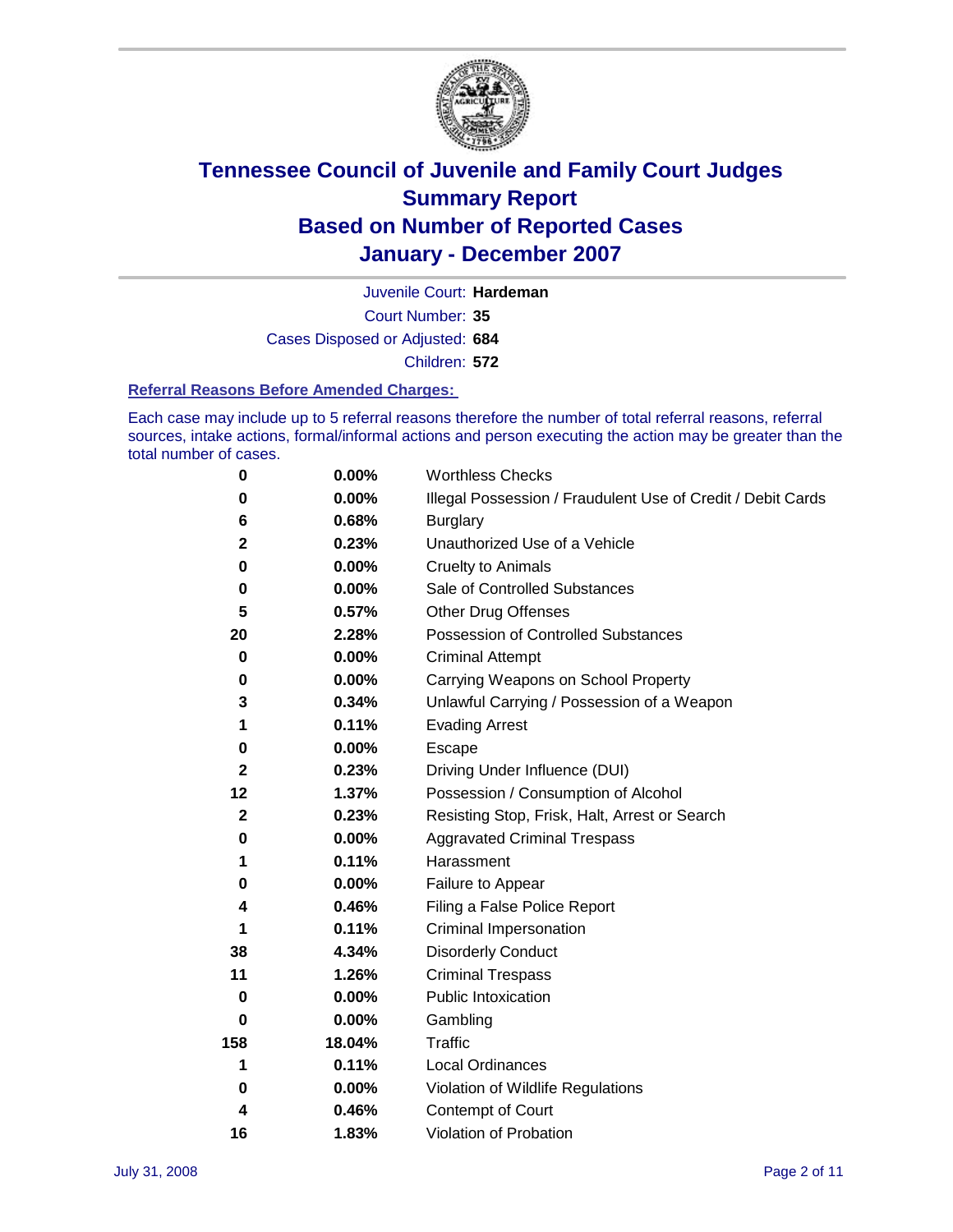

Court Number: **35** Juvenile Court: **Hardeman** Cases Disposed or Adjusted: **684** Children: **572**

#### **Referral Reasons Before Amended Charges:**

Each case may include up to 5 referral reasons therefore the number of total referral reasons, referral sources, intake actions, formal/informal actions and person executing the action may be greater than the total number of cases.

| 876            | 100.00%  | <b>Total Referrals</b>                 |
|----------------|----------|----------------------------------------|
| 9              | 1.03%    | Other                                  |
| 1              | 0.11%    | <b>Consent to Marry</b>                |
| 0              | 0.00%    | <b>Request for Medical Treatment</b>   |
| 282            | 32.19%   | <b>Child Support</b>                   |
| 38             | 4.34%    | Paternity / Legitimation               |
| 0              | 0.00%    | Visitation                             |
| 29             | 3.31%    | Custody                                |
| 0              | 0.00%    | <b>Foster Care Review</b>              |
| 0              | $0.00\%$ | <b>Administrative Review</b>           |
| 33             | 3.77%    | <b>Judicial Review</b>                 |
| 0              | 0.00%    | Violation of Informal Adjustment       |
| 0              | $0.00\%$ | <b>Violation of Pretrial Diversion</b> |
| 0              | $0.00\%$ | <b>Termination of Parental Rights</b>  |
| 0              | 0.00%    | Dependency / Neglect                   |
| 0              | $0.00\%$ | <b>Physically Abused Child</b>         |
| 0              | 0.00%    | <b>Sexually Abused Child</b>           |
| 22             | 2.51%    | Violation of Curfew                    |
| 0              | $0.00\%$ | Violation of a Valid Court Order       |
| $\overline{7}$ | 0.80%    | Possession of Tobacco Products         |
| 1              | 0.11%    | Out-of-State Runaway                   |
| 1              | 0.11%    | In-State Runaway                       |
| 25             | 2.85%    | Truancy                                |
| $\mathbf{2}$   | 0.23%    | <b>Unruly Behavior</b>                 |
| $\mathbf 2$    | 0.23%    | Violation of Aftercare                 |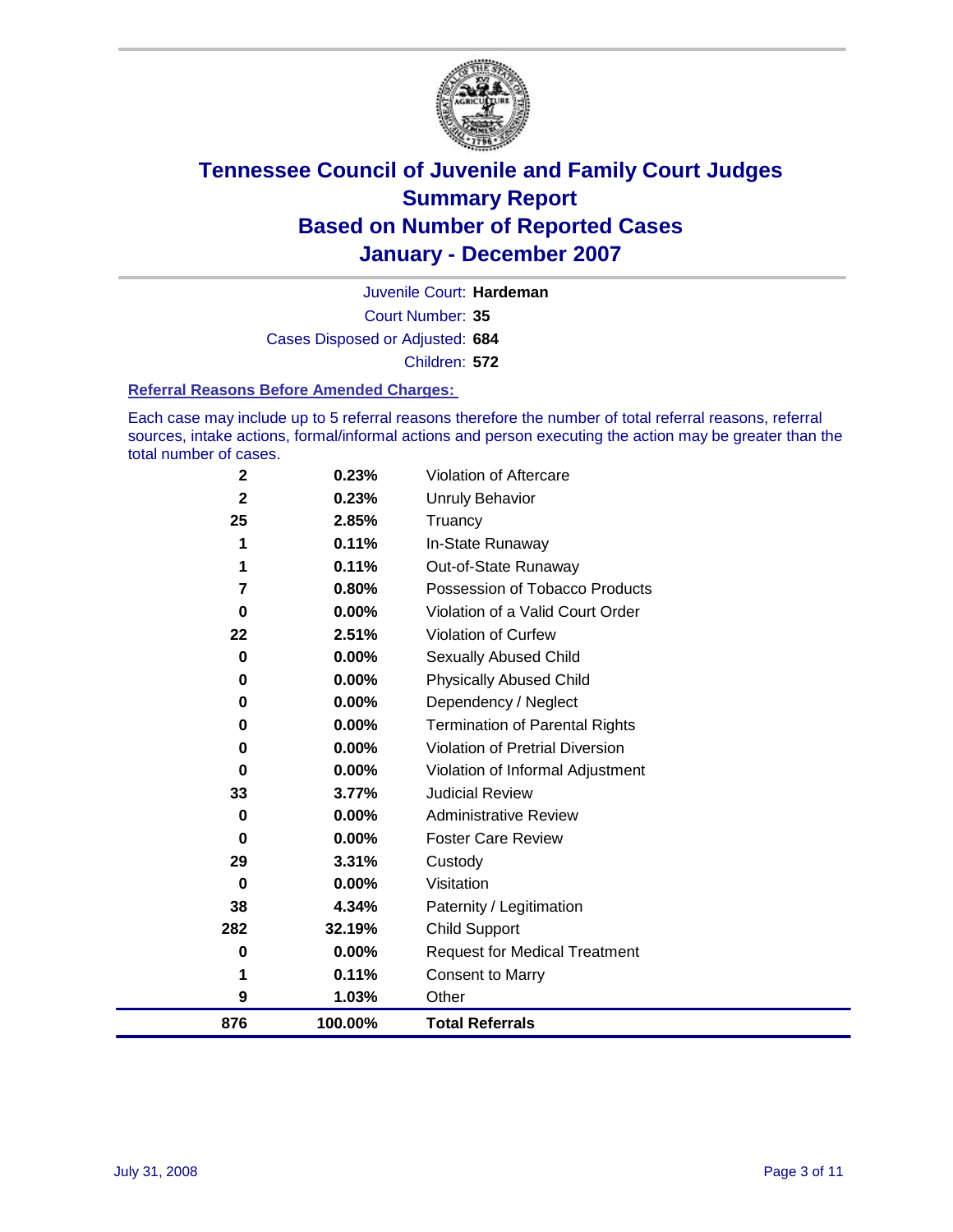

Court Number: **35** Juvenile Court: **Hardeman** Cases Disposed or Adjusted: **684** Children: **572**

### **Referral Sources: 1**

| 876      | 100.00% | <b>Total Referral Sources</b>     |
|----------|---------|-----------------------------------|
| 319      | 36.42%  | Other                             |
| $\bf{0}$ | 0.00%   | Unknown                           |
| $\bf{0}$ | 0.00%   | Hospital                          |
| $\bf{0}$ | 0.00%   | Child & Parent                    |
| 0        | 0.00%   | Victim                            |
| 0        | 0.00%   | <b>Other Court</b>                |
| 4        | 0.46%   | Social Agency                     |
| 12       | 1.37%   | <b>Court Staff</b>                |
| 0        | 0.00%   | <b>District Attorney's Office</b> |
| 11       | 1.26%   | <b>Other State Department</b>     |
| 65       | 7.42%   | <b>DCS</b>                        |
| 0        | 0.00%   | <b>CSA</b>                        |
| 8        | 0.91%   | School                            |
| 0        | 0.00%   | Self                              |
| 0        | 0.00%   | Relatives                         |
| 7        | 0.80%   | Parents                           |
| 450      | 51.37%  | Law Enforcement                   |

### **Age of Child at Referral: 2**

| 572 | 100.00% | <b>Total Child Count</b> |
|-----|---------|--------------------------|
| 0   | 0.00%   | Unknown / Not Reported   |
| 5   | 0.87%   | Ages 19 and Over         |
| 115 | 20.10%  | Ages 17 through 18       |
| 154 | 26.92%  | Ages 15 through 16       |
| 75  | 13.11%  | Ages 13 through 14       |
| 18  | 3.15%   | Ages 11 through 12       |
| 205 | 35.84%  | Ages 10 and Under        |
|     |         |                          |

<sup>1</sup> If different than number of Referral Reasons (876), verify accuracy of your court's data.

<sup>2</sup> One child could be counted in multiple categories, verify accuracy of your court's data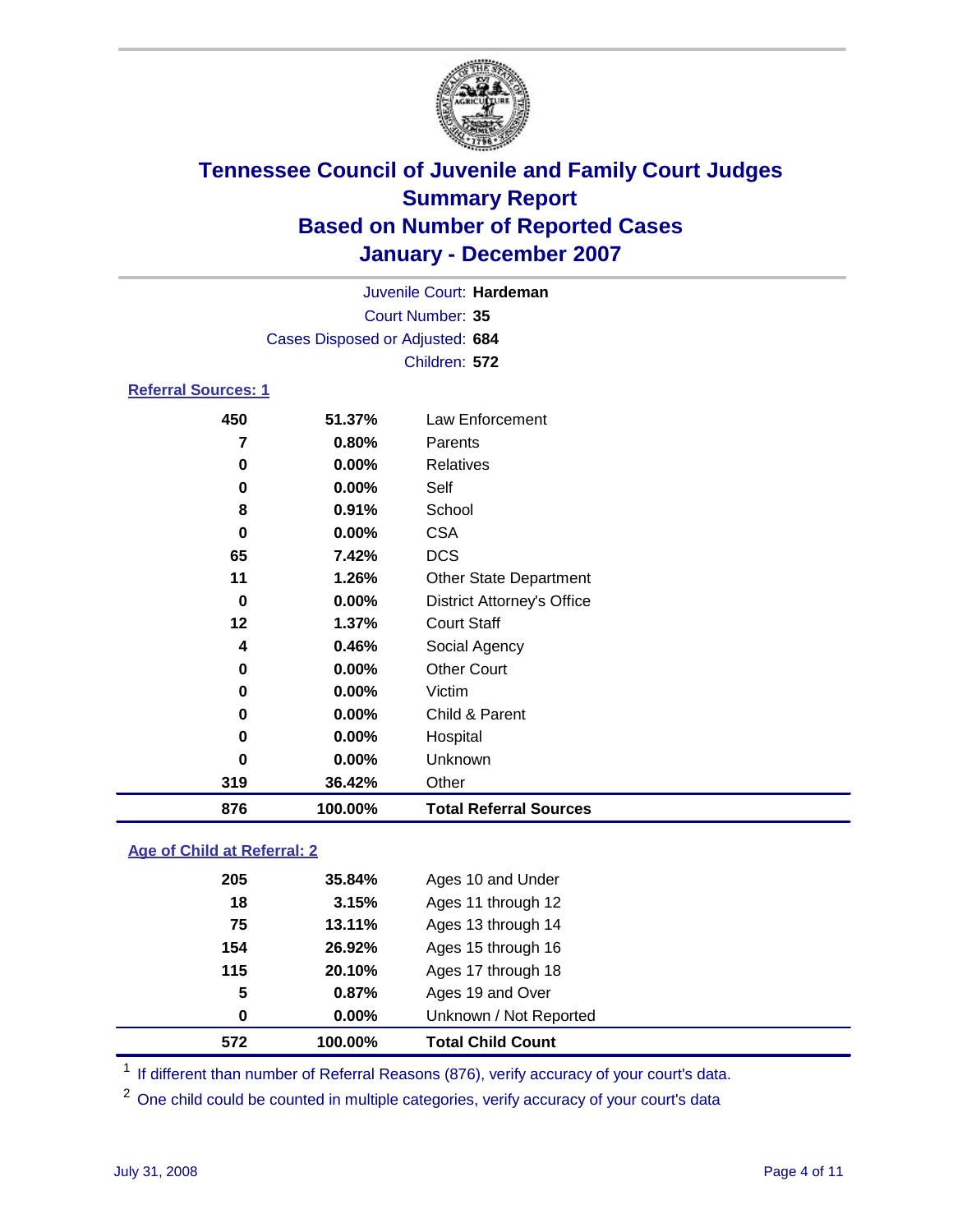

| Juvenile Court: Hardeman                |                                 |                          |  |  |
|-----------------------------------------|---------------------------------|--------------------------|--|--|
| Court Number: 35                        |                                 |                          |  |  |
|                                         | Cases Disposed or Adjusted: 684 |                          |  |  |
|                                         |                                 | Children: 572            |  |  |
| Sex of Child: 1                         |                                 |                          |  |  |
| 303                                     | 52.97%                          | Male                     |  |  |
| 155                                     | 27.10%                          | Female                   |  |  |
| 114                                     | 19.93%                          | Unknown                  |  |  |
| 572                                     | 100.00%                         | <b>Total Child Count</b> |  |  |
| Race of Child: 1                        |                                 |                          |  |  |
| 151                                     | 26.40%                          | White                    |  |  |
| 249                                     | 43.53%                          | African American         |  |  |
| $\bf{0}$                                | 0.00%                           | Native American          |  |  |
| 5                                       | 0.87%                           | Asian                    |  |  |
| 4                                       | 0.70%                           | Mixed                    |  |  |
| 163                                     | 28.50%                          | Unknown                  |  |  |
| 572                                     | 100.00%                         | <b>Total Child Count</b> |  |  |
| <b>Hispanic Origin: 1</b>               |                                 |                          |  |  |
| 9                                       | 1.57%                           | Yes                      |  |  |
| 405                                     | 70.80%                          | <b>No</b>                |  |  |
| 158                                     | 27.62%                          | Unknown                  |  |  |
| 572                                     | 100.00%                         | <b>Total Child Count</b> |  |  |
| <b>School Enrollment of Children: 1</b> |                                 |                          |  |  |
| 340                                     | 59.44%                          | Yes                      |  |  |
| 99                                      | 17.31%                          | No                       |  |  |
| 133                                     | 23.25%                          | Unknown                  |  |  |
| 572                                     | 100.00%                         | <b>Total Child Count</b> |  |  |

One child could be counted in multiple categories, verify accuracy of your court's data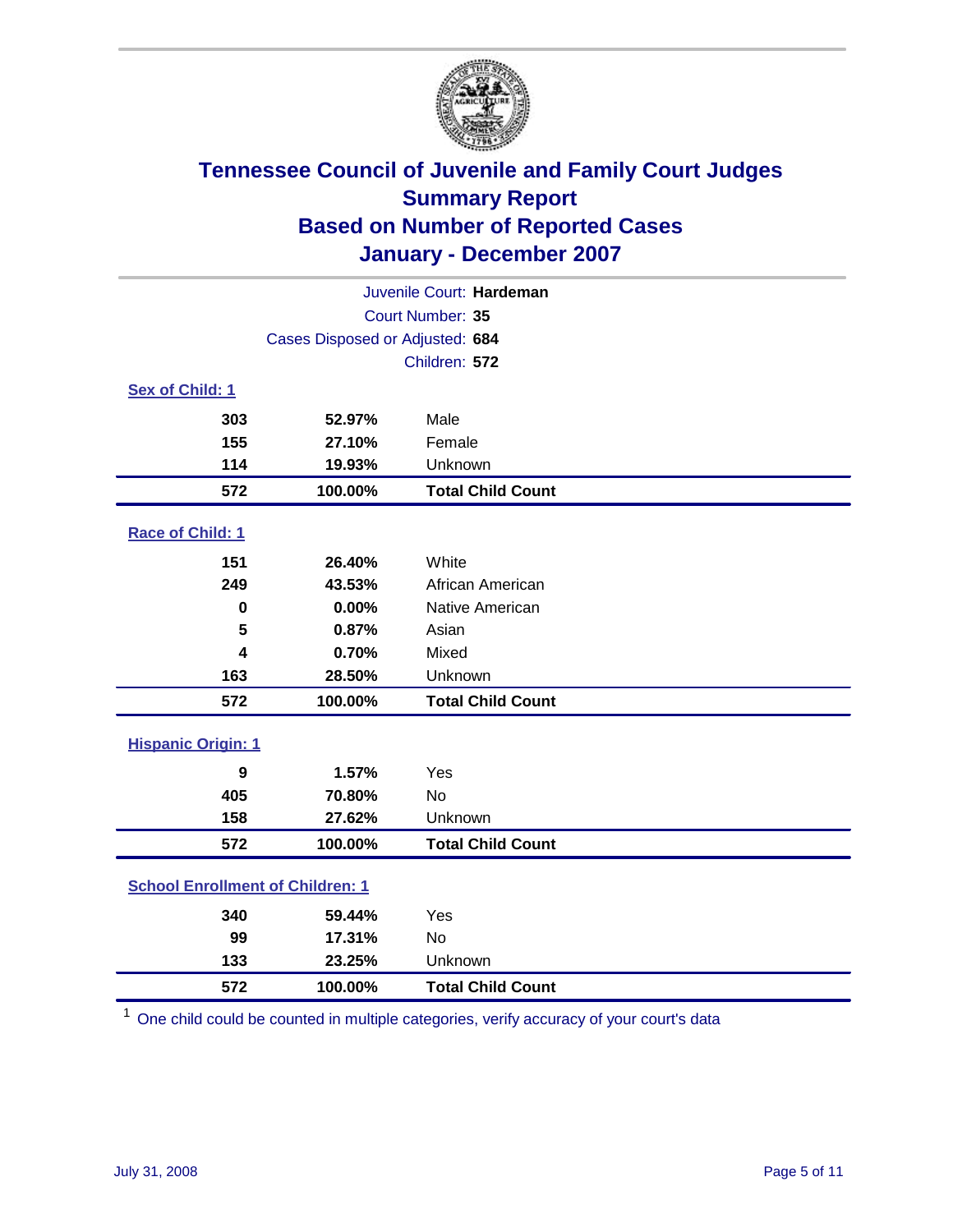

Court Number: **35** Juvenile Court: **Hardeman** Cases Disposed or Adjusted: **684** Children: **572**

#### **Living Arrangement of Child at Time of Referral: 1**

| 572 | 100.00%  | <b>Total Child Count</b>     |
|-----|----------|------------------------------|
| 6   | 1.05%    | Other                        |
| 95  | 16.61%   | Unknown                      |
| 0   | $0.00\%$ | Independent                  |
| 0   | $0.00\%$ | In an Institution            |
| 0   | $0.00\%$ | In a Residential Center      |
| 0   | 0.00%    | In a Group Home              |
| 5   | 0.87%    | With Foster Family           |
| 3   | 0.52%    | With Adoptive Parents        |
| 31  | 5.42%    | <b>With Relatives</b>        |
| 18  | 3.15%    | With Father                  |
| 312 | 54.55%   | With Mother                  |
| 33  | 5.77%    | With Mother and Stepfather   |
| 6   | 1.05%    | With Father and Stepmother   |
| 63  | 11.01%   | With Both Biological Parents |
|     |          |                              |

#### **Type of Detention: 2**

| 684          | 100.00%  | <b>Total Detention Count</b> |  |
|--------------|----------|------------------------------|--|
| 0            | 0.00%    | Other                        |  |
| 682          | 99.71%   | Does Not Apply               |  |
| 0            | 0.00%    | <b>Unknown</b>               |  |
| 0            | 0.00%    | <b>Psychiatric Hospital</b>  |  |
| 0            | 0.00%    | Jail - No Separation         |  |
| 0            | $0.00\%$ | Jail - Partial Separation    |  |
| 0            | 0.00%    | Jail - Complete Separation   |  |
| $\mathbf{2}$ | 0.29%    | Juvenile Detention Facility  |  |
| 0            | 0.00%    | Non-Secure Placement         |  |
|              |          |                              |  |

<sup>1</sup> One child could be counted in multiple categories, verify accuracy of your court's data

<sup>2</sup> If different than number of Cases (684) verify accuracy of your court's data.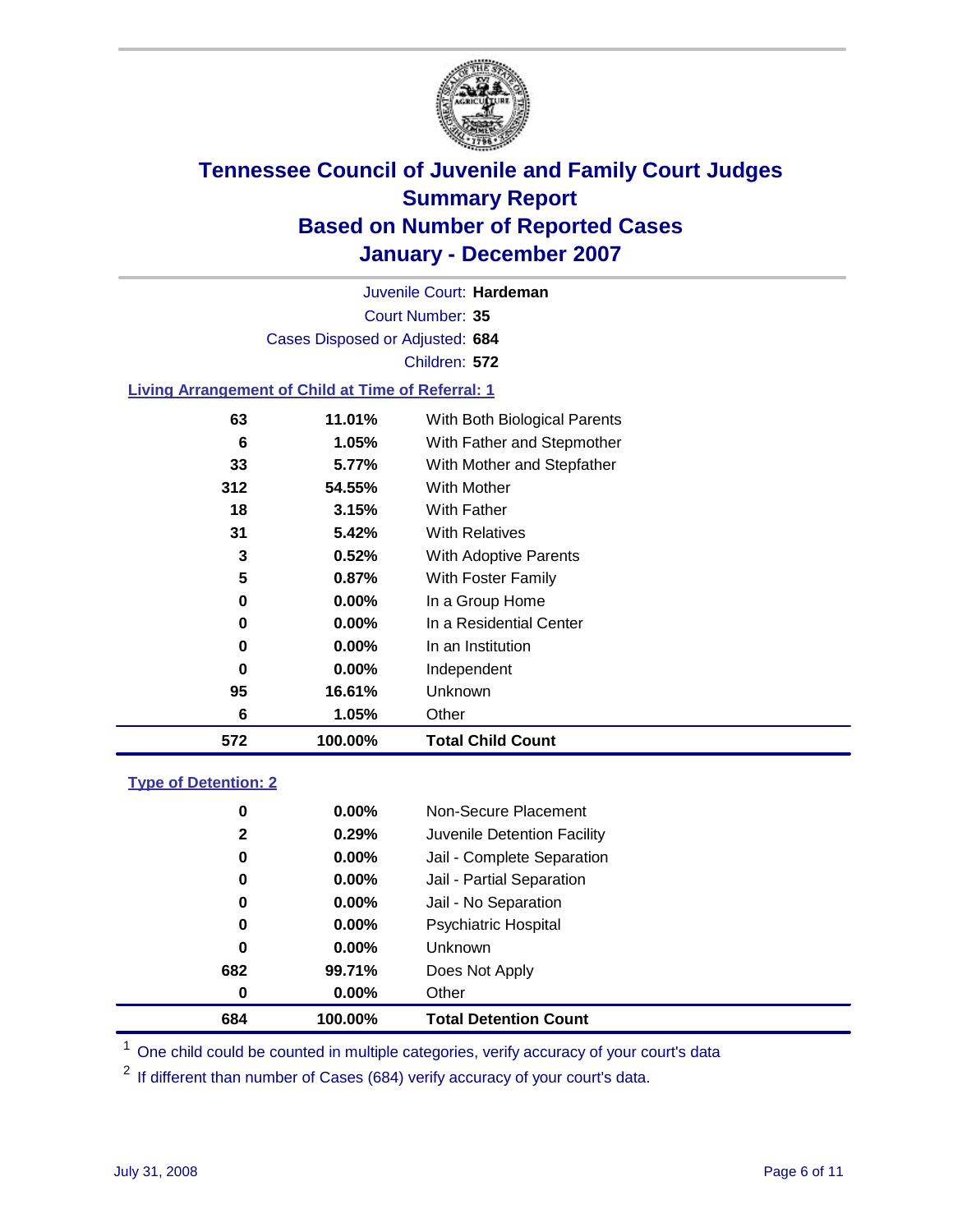

|                                                    | Juvenile Court: Hardeman        |                                      |  |  |  |  |
|----------------------------------------------------|---------------------------------|--------------------------------------|--|--|--|--|
|                                                    | Court Number: 35                |                                      |  |  |  |  |
|                                                    | Cases Disposed or Adjusted: 684 |                                      |  |  |  |  |
|                                                    | Children: 572                   |                                      |  |  |  |  |
| <b>Placement After Secure Detention Hearing: 1</b> |                                 |                                      |  |  |  |  |
| 1                                                  | 0.15%                           | Returned to Prior Living Arrangement |  |  |  |  |
| $\bf{0}$                                           | 0.00%                           | Juvenile Detention Facility          |  |  |  |  |
| 0                                                  | 0.00%                           | Jail                                 |  |  |  |  |
| 0                                                  | $0.00\%$                        | Shelter / Group Home                 |  |  |  |  |
| 0                                                  | 0.00%                           | <b>Foster Family Home</b>            |  |  |  |  |
| 0                                                  | 0.00%                           | Psychiatric Hospital                 |  |  |  |  |
| 0                                                  | 0.00%                           | Unknown / Not Reported               |  |  |  |  |
| 682                                                | 99.71%                          | Does Not Apply                       |  |  |  |  |
| 1                                                  | 0.15%                           | Other                                |  |  |  |  |
| 684                                                | 100.00%                         | <b>Total Placement Count</b>         |  |  |  |  |
|                                                    |                                 |                                      |  |  |  |  |
| <b>Intake Actions: 2</b>                           |                                 |                                      |  |  |  |  |
| 702                                                | 80.14%                          | <b>Petition Filed</b>                |  |  |  |  |
| 32                                                 | 3.65%                           | <b>Motion Filed</b>                  |  |  |  |  |
| 112                                                | 12.79%                          | <b>Citation Processed</b>            |  |  |  |  |
| 0                                                  | 0.00%                           | Notification of Paternity Processed  |  |  |  |  |
| 0                                                  | 0.00%                           | Scheduling of Judicial Review        |  |  |  |  |
| 1                                                  | 0.11%                           | Scheduling of Administrative Review  |  |  |  |  |
| 0                                                  | $0.00\%$                        | Scheduling of Foster Care Review     |  |  |  |  |
| 0                                                  | 0.00%                           | Unknown                              |  |  |  |  |
| 0                                                  | 0.00%                           | Does Not Apply                       |  |  |  |  |
| 29                                                 | 3.31%                           | Other                                |  |  |  |  |
| 876                                                | 100.00%                         | <b>Total Intake Count</b>            |  |  |  |  |

<sup>1</sup> If different than number of Cases (684) verify accuracy of your court's data.

<sup>2</sup> If different than number of Referral Reasons (876), verify accuracy of your court's data.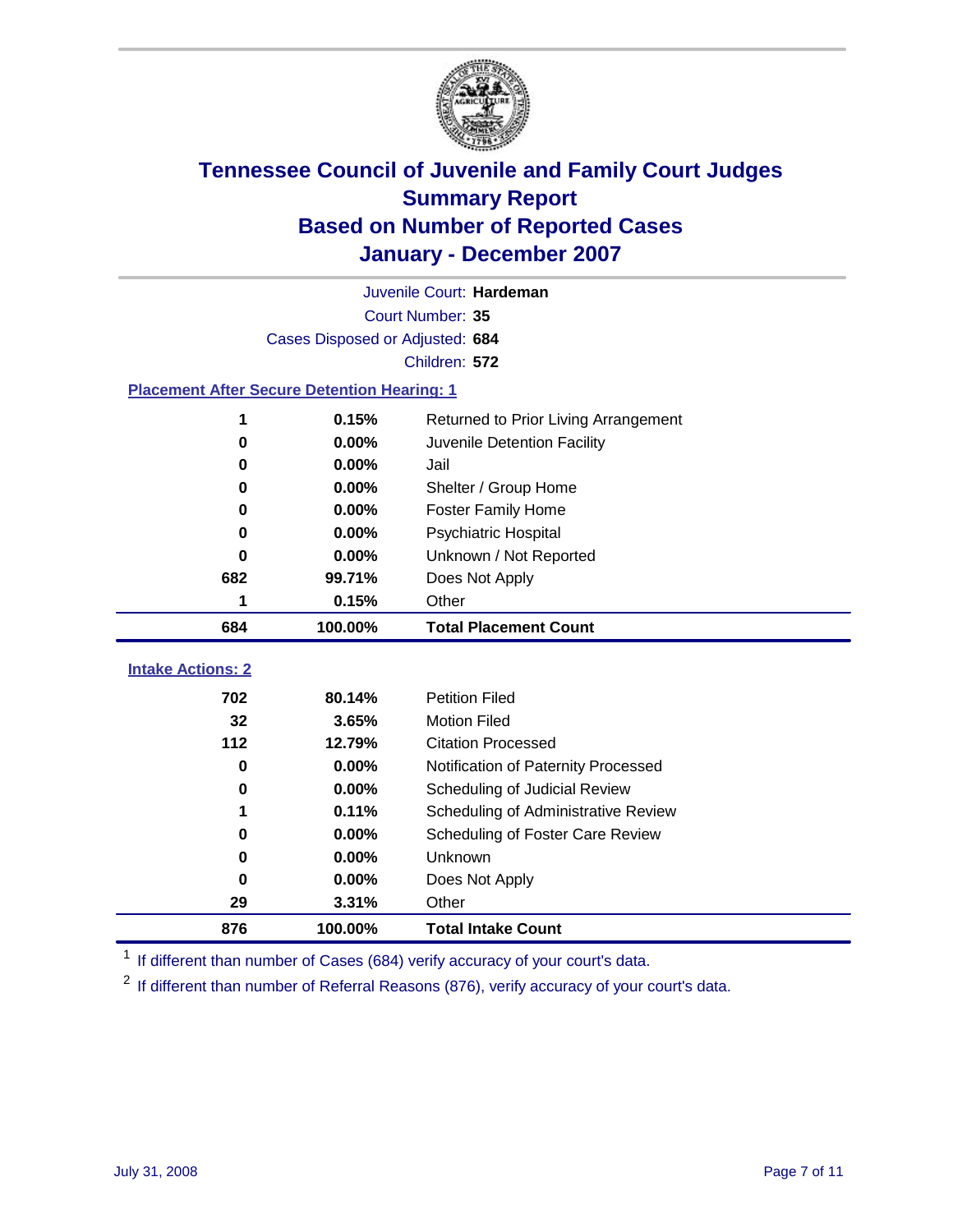

Court Number: **35** Juvenile Court: **Hardeman** Cases Disposed or Adjusted: **684** Children: **572**

### **Last Grade Completed by Child: 1**

| 572            | 100.00% | <b>Total Child Count</b> |
|----------------|---------|--------------------------|
| 4              | 0.70%   | Other                    |
| 226            | 39.51%  | Unknown                  |
| $\bf{0}$       | 0.00%   | Never Attended School    |
| $\mathbf{2}$   | 0.35%   | Graduated                |
| 5              | 0.87%   | <b>GED</b>               |
| 0              | 0.00%   | Non-Graded Special Ed    |
| 3              | 0.52%   | 12th Grade               |
| 48             | 8.39%   | 11th Grade               |
| 54             | 9.44%   | 10th Grade               |
| 46             | 8.04%   | 9th Grade                |
| 46             | 8.04%   | 8th Grade                |
| 30             | 5.24%   | 7th Grade                |
| 12             | 2.10%   | 6th Grade                |
| $\overline{7}$ | 1.22%   | 5th Grade                |
| $\mathbf{2}$   | 0.35%   | 4th Grade                |
| 1              | 0.17%   | 3rd Grade                |
| 0              | 0.00%   | 2nd Grade                |
| 1              | 0.17%   | 1st Grade                |
| $\mathbf{2}$   | 0.35%   | Kindergarten             |
| 0              | 0.00%   | Preschool                |
| 83             | 14.51%  | Too Young for School     |

### **Enrolled in Special Education: 1**

| 572 | 100.00% | <b>Total Child Count</b> |  |
|-----|---------|--------------------------|--|
| 218 | 38.11%  | Unknown                  |  |
| 298 | 52.10%  | No                       |  |
| 56  | 9.79%   | Yes                      |  |
|     |         |                          |  |

<sup>1</sup> One child could be counted in multiple categories, verify accuracy of your court's data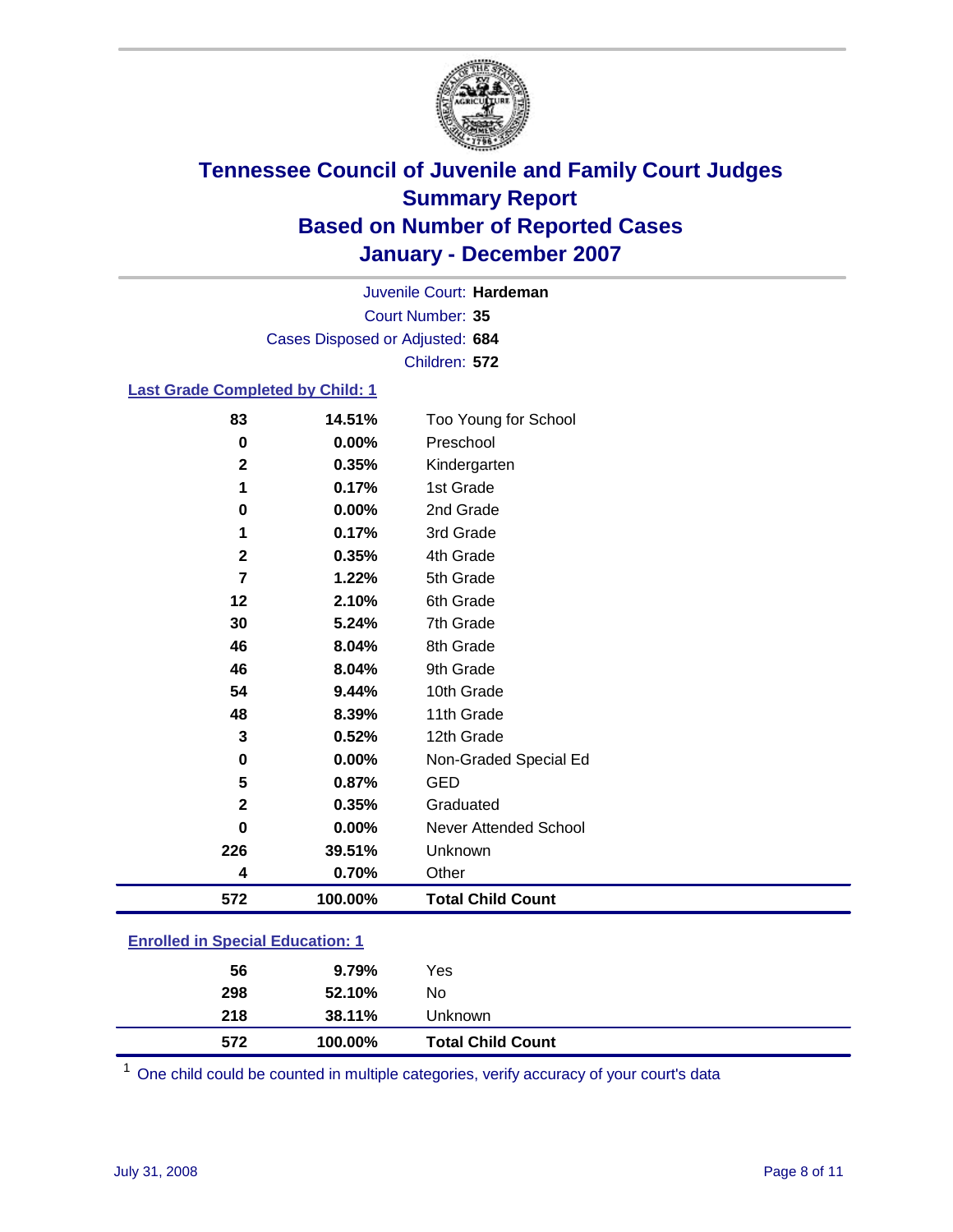

| Juvenile Court: Hardeman     |                                 |                           |  |  |
|------------------------------|---------------------------------|---------------------------|--|--|
|                              | Court Number: 35                |                           |  |  |
|                              | Cases Disposed or Adjusted: 684 |                           |  |  |
|                              |                                 | Children: 572             |  |  |
| <b>Action Executed By: 1</b> |                                 |                           |  |  |
| 876                          | 100.00%                         | Judge                     |  |  |
| 0                            | $0.00\%$                        | Referee                   |  |  |
| 0                            | $0.00\%$                        | <b>YSO</b>                |  |  |
| 0                            | $0.00\%$                        | Other                     |  |  |
| 0                            | 0.00%                           | Unknown / Not Reported    |  |  |
| 876                          | 100.00%                         | <b>Total Action Count</b> |  |  |

### **Formal / Informal Actions: 1**

| 164 | 18.72%   | Dismissed                                        |
|-----|----------|--------------------------------------------------|
| 0   | $0.00\%$ | Retired / Nolle Prosequi                         |
| 167 | 19.06%   | <b>Complaint Substantiated Delinquent</b>        |
| 145 | 16.55%   | <b>Complaint Substantiated Status Offender</b>   |
| 0   | $0.00\%$ | <b>Complaint Substantiated Dependent/Neglect</b> |
| 0   | $0.00\%$ | <b>Complaint Substantiated Abused</b>            |
| 0   | $0.00\%$ | <b>Complaint Substantiated Mentally III</b>      |
| 0   | $0.00\%$ | Informal Adjustment                              |
| 0   | $0.00\%$ | <b>Pretrial Diversion</b>                        |
| 0   | $0.00\%$ | <b>Transfer to Adult Court Hearing</b>           |
| 0   | $0.00\%$ | Charges Cleared by Transfer to Adult Court       |
| 342 | 39.04%   | Special Proceeding                               |
| 0   | $0.00\%$ | <b>Review Concluded</b>                          |
| 0   | $0.00\%$ | Case Held Open                                   |
| 58  | 6.62%    | Other                                            |
| 0   | $0.00\%$ | Unknown / Not Reported                           |
| 876 | 100.00%  | <b>Total Action Count</b>                        |

<sup>1</sup> If different than number of Referral Reasons (876), verify accuracy of your court's data.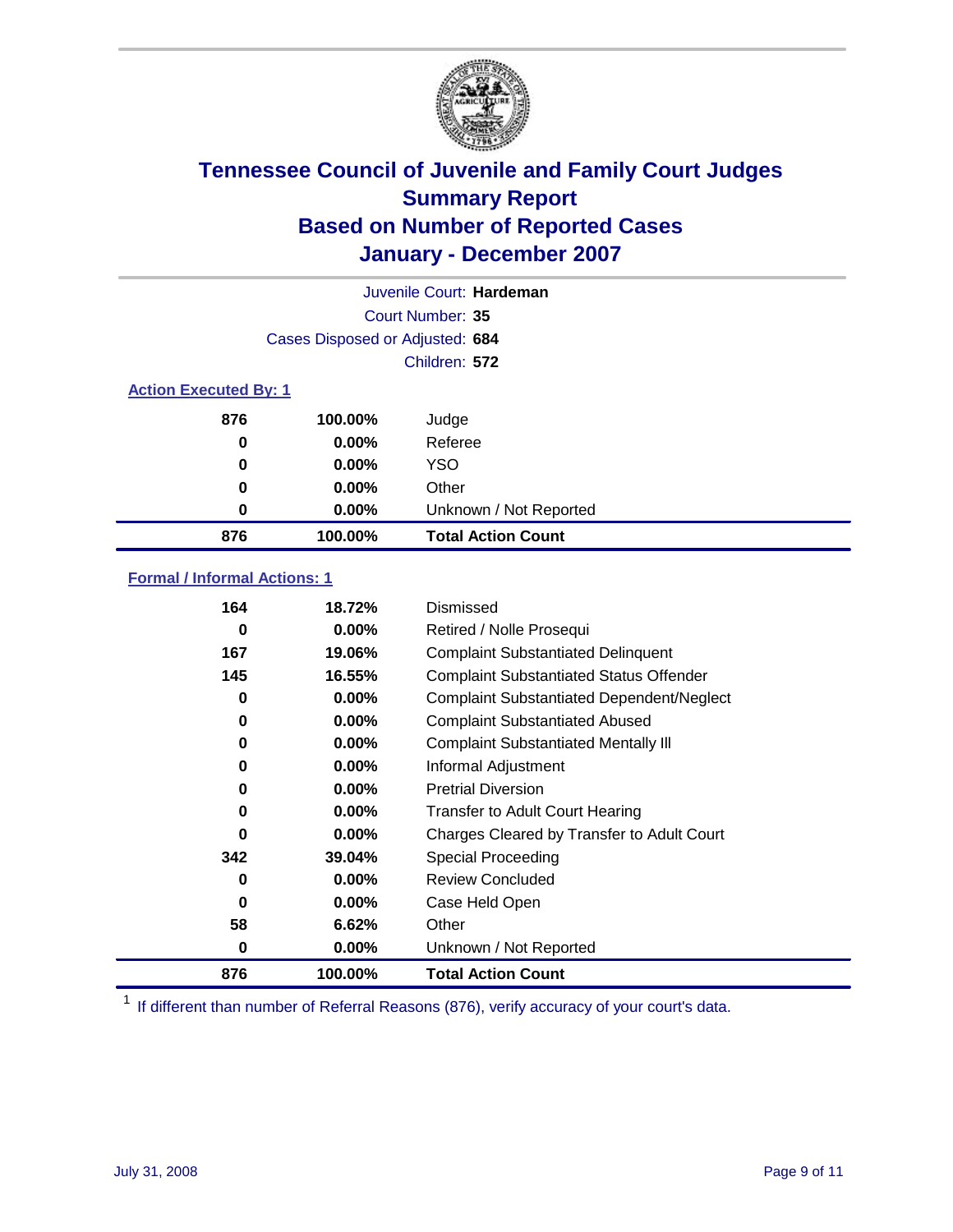

|                       |                                 | Juvenile Court: Hardeman                              |
|-----------------------|---------------------------------|-------------------------------------------------------|
|                       |                                 | Court Number: 35                                      |
|                       | Cases Disposed or Adjusted: 684 |                                                       |
|                       |                                 | Children: 572                                         |
| <b>Case Outcomes:</b> |                                 | There can be multiple outcomes for one child or case. |
| 119                   | 11.13%                          | <b>Case Dismissed</b>                                 |
| 0                     | 0.00%                           | Case Retired or Nolle Prosequi                        |
| 0                     | 0.00%                           | Warned / Counseled                                    |
| 0                     | 0.00%                           | Held Open For Review                                  |
| 116                   | 10.85%                          | Supervision / Probation to Juvenile Court             |
| 7                     | 0.65%                           | <b>Probation to Parents</b>                           |
| 1                     | 0.09%                           | Referral to Another Entity for Supervision / Service  |
| 1                     | 0.09%                           | Referred for Mental Health Counseling                 |
| 29                    | 2.71%                           | Referred for Alcohol and Drug Counseling              |
| 0                     | 0.00%                           | <b>Referred to Alternative School</b>                 |
| 0                     | 0.00%                           | Referred to Private Child Agency                      |
| 37                    | 3.46%                           | Referred to Defensive Driving School                  |
| 0                     | 0.00%                           | Referred to Alcohol Safety School                     |
| 2                     | 0.19%                           | Referred to Juvenile Court Education-Based Program    |
| 36                    | 3.37%                           | Driver's License Held Informally                      |
| 0                     | 0.00%                           | <b>Voluntary Placement with DMHMR</b>                 |
| 0                     | 0.00%                           | <b>Private Mental Health Placement</b>                |
| 0                     | 0.00%                           | <b>Private MR Placement</b>                           |
| 0                     | 0.00%                           | Placement with City/County Agency/Facility            |
| 0                     | 0.00%                           | Placement with Relative / Other Individual            |
| 15                    | 1.40%                           | Fine                                                  |
| 30                    | 2.81%                           | <b>Public Service</b>                                 |
| 15                    | 1.40%                           | Restitution                                           |
| 0                     | 0.00%                           | <b>Runaway Returned</b>                               |
| 12                    | 1.12%                           | No Contact Order                                      |
| 25                    | 2.34%                           | Injunction Other than No Contact Order                |
| 0                     | 0.00%                           | <b>House Arrest</b>                                   |
| 85                    | 7.95%                           | <b>Court Defined Curfew</b>                           |
| 0                     | 0.00%                           | Dismissed from Informal Adjustment                    |
| 0                     | 0.00%                           | <b>Dismissed from Pretrial Diversion</b>              |
| 0                     | 0.00%                           | Released from Probation                               |
| 0                     | 0.00%                           | <b>Transferred to Adult Court</b>                     |
| 3                     | 0.28%                           | <b>DMHMR Involuntary Commitment</b>                   |